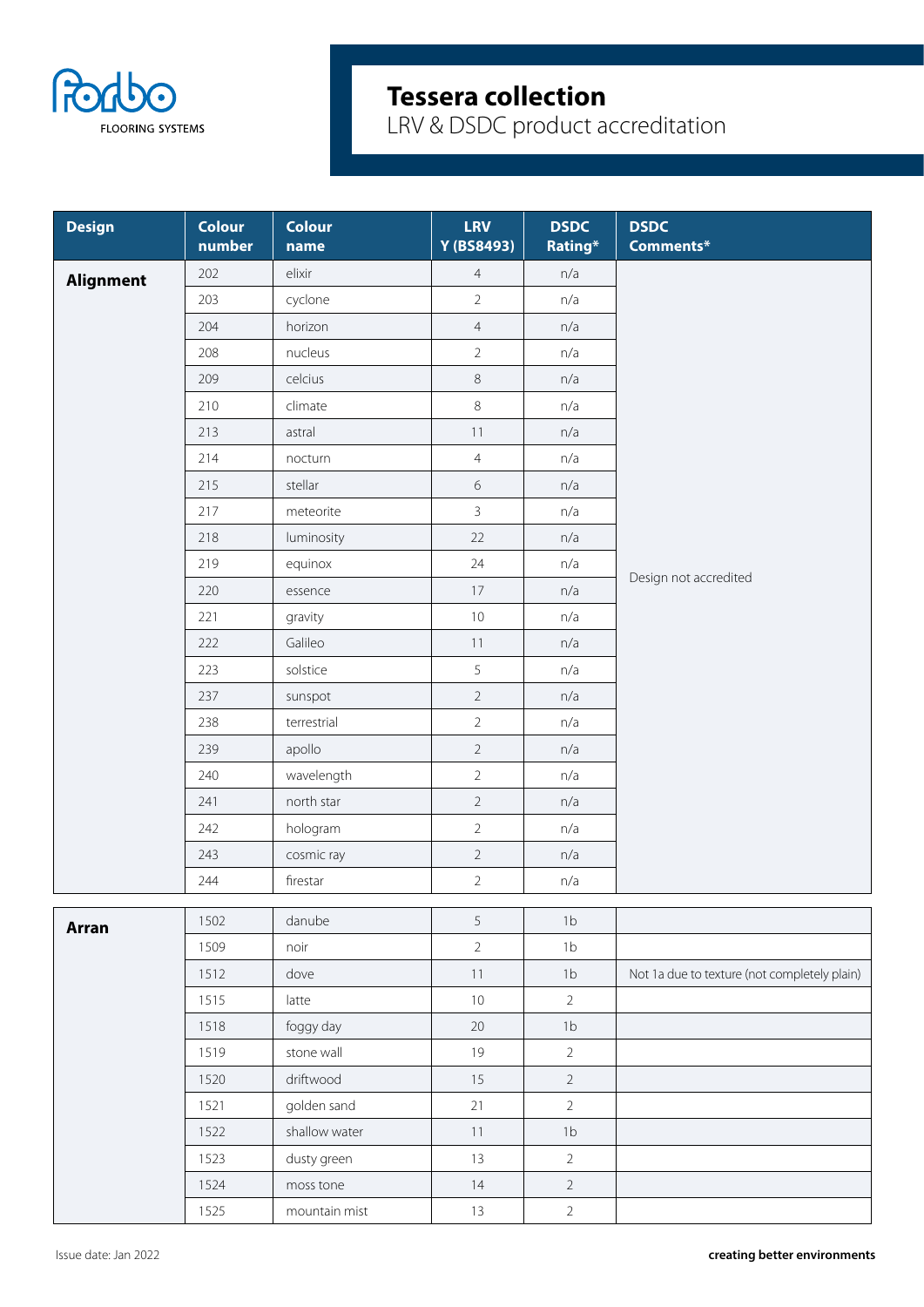

| <b>Design</b>  | <b>Colour</b><br>number | <b>Colour</b><br>name | <b>LRV</b><br>Y (BS8493) | <b>DSDC</b><br>Rating* | <b>DSDC</b><br>Comments* |
|----------------|-------------------------|-----------------------|--------------------------|------------------------|--------------------------|
| <b>Barcode</b> | 301                     | pipe line             | 5                        | n/a                    |                          |
|                | 302                     | border line           | $\epsilon$               | n/a                    |                          |
|                | 303                     | punch line            | $\overline{7}$           | n/a                    |                          |
|                | 304                     | main line             | $\epsilon$               | n/a                    |                          |
|                | 305                     | chorus line           | $\mathsf{G}$             | n/a                    |                          |
|                | 306                     | chat up line          | $\overline{7}$           | n/a                    |                          |
|                | 307                     | colour line           | $\overline{7}$           | n/a                    |                          |
|                | 308                     | sky line              | 11                       | n/a                    |                          |
|                | 309                     | party line            | $7\overline{ }$          | n/a                    | Design not accredited    |
|                | 310                     | story line            | $\overline{7}$           | n/a                    |                          |
|                | 311                     | double yellow line    | 14                       | n/a                    |                          |
|                | 312                     | starting line         | $10\,$                   | n/a                    |                          |
|                | 313                     | fishing line          | 11                       | n/a                    |                          |
|                | 314                     | time line             | 13                       | n/a                    |                          |
|                | 315                     | branch line           | 11                       | n/a                    |                          |
|                | 316                     | picket line           | $10\,$                   | n/a                    |                          |
|                | 317                     | dotted line           | $\overline{9}$           | n/a                    |                          |
|                | 318                     | goal line             | 11                       | n/a                    |                          |
| Chroma         | 3600                    | castle                | 19                       | 1 <sub>b</sub>         |                          |
|                | 3601                    | platinum              | 27                       | 1a                     |                          |
|                | 3602                    | chanterelle           | 22                       | 1a                     |                          |
|                | 3603                    | asphalt               | 14                       | 1 <sub>b</sub>         |                          |
|                | 3604                    | elephant              | 13                       | 1 <sub>b</sub>         |                          |
|                | 3605                    | pathway               | 13                       | 1 <sub>b</sub>         |                          |
|                | 3606                    | tuxedo                | $\,$ 6 $\,$              | 1 <sub>b</sub>         |                          |
|                | 3607                    | mineral               | $10\,$                   | 1 <sub>b</sub>         |                          |
|                | 3608                    | quinoa                | $\overline{9}$           | 1 <sub>b</sub>         |                          |
|                | 3609                    | coconut               | 30 <sup>°</sup>          | 1a                     |                          |
|                | 3610                    | thatch                | 17                       | 1a                     |                          |
|                | 3611                    | treacle               | $8\,$                    | 1 <sub>b</sub>         |                          |
|                | 3612                    | estuary               | 19                       | 1a                     |                          |
|                | 3613                    | pasture               | 13                       | 1a                     |                          |
|                | 3614                    | submarine             | 26                       | 1a                     |                          |
|                | 3615                    | nautical              | $10\,$                   | 1 <sub>b</sub>         |                          |
|                | 3616                    | eucalyptus            | 16                       | 1a                     |                          |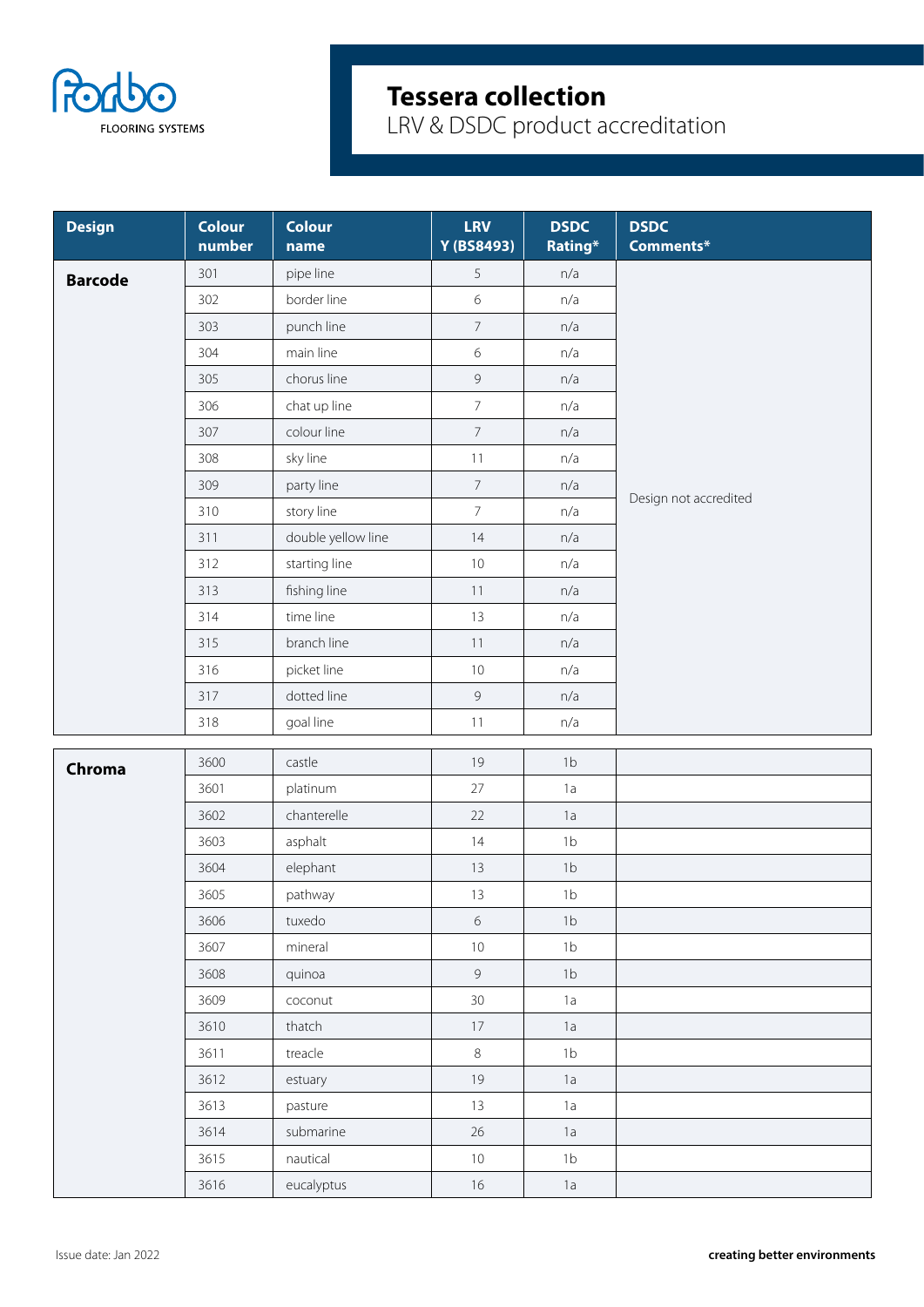

| <b>Design</b>  | <b>Colour</b><br>number | <b>Colour</b><br>name | <b>LRV</b><br>Y (BS8493) | <b>DSDC</b><br>Rating* | <b>DSDC</b><br>Comments*                |
|----------------|-------------------------|-----------------------|--------------------------|------------------------|-----------------------------------------|
| Chroma         | 3617                    | botanical             | 21                       | 1a                     |                                         |
|                | 3618                    | torrent               | $\overline{7}$           | 1 <sub>b</sub>         |                                         |
|                | 3619                    | jungle                | $\overline{7}$           | 1 <sub>b</sub>         |                                         |
|                | 3620                    | evergreen             | $\overline{9}$           | 1 <sub>b</sub>         |                                         |
|                | 3621                    | camisole              | 29                       | 1a                     |                                         |
|                | 3622                    | wisteria              | 19                       | 1a                     |                                         |
|                | 3623                    | tangerine             | 20                       | 1a                     |                                         |
|                | 3624                    | blossom               | 17                       | 1a                     |                                         |
|                | 3625                    | calypso               | 13                       | 1a                     |                                         |
|                | 3626                    | cardinal              | $10$                     | 1a                     |                                         |
| Cloudscape     | 3400                    | nimbus grey           | 15                       | $\mathsf X$            |                                         |
|                | 3401                    | light airs            | 19                       | $\mathsf X$            |                                         |
|                | 3402                    | ocean winds           | 17                       | X                      |                                         |
|                | 3403                    | thunderbolt           | $6\,$                    | $\mathsf X$            |                                         |
|                | 3404                    | cumulus blue          | 11                       | $\mathsf X$            |                                         |
|                | 3405                    | sunset sky            | 17                       | $\mathsf X$            |                                         |
|                | 3406                    | sirocco blue          | $\overline{7}$           | $\mathsf X$            |                                         |
|                | 3407                    | april shower          | 12                       | $\times$               |                                         |
|                | 3408                    | grey dawn             | 13                       | $\mathsf X$            | Rated unsuitable due to mottled pattern |
|                | 3409                    | dawn chorus           | 18                       | $\mathsf X$            |                                         |
|                | 3410                    | stormy weather        | $\,8\,$                  | $\mathsf X$            |                                         |
|                | 3411                    | cirrus sky            | $10$                     | $\mathsf X$            |                                         |
|                | 3412                    | summer storm          | 15                       | $\mathsf X$            |                                         |
|                | 3413                    | monsoon cloud         | 13                       | $\times$               |                                         |
|                | 3414                    | mistral gale          | 8                        | $\mathsf X$            |                                         |
|                | 3415                    | gulf stream           | 15                       | $\mathsf X$            |                                         |
| <b>Contour</b> | 1900                    | painted bark          | 12                       | $\overline{2}$         |                                         |
|                | 1901                    | volcanic brick        | $6\,$                    | $\overline{2}$         |                                         |
|                | 1902                    | neutral buff          | 15                       | $\overline{2}$         |                                         |
|                | 1903                    | white spruce          | 32                       | $\overline{2}$         |                                         |
|                | 1904                    | lava core             | $\overline{2}$           | $\overline{2}$         |                                         |
|                | 1905                    | smoky quartz          | $6\,$                    | $\overline{2}$         |                                         |
|                | 1906                    | rising ash            | $18\,$                   | $\overline{2}$         |                                         |
|                | 1907                    | deep loch             | $\overline{4}$           | $\overline{2}$         |                                         |
|                | 1908                    | classic cloud         | $10\,$                   | $\overline{2}$         |                                         |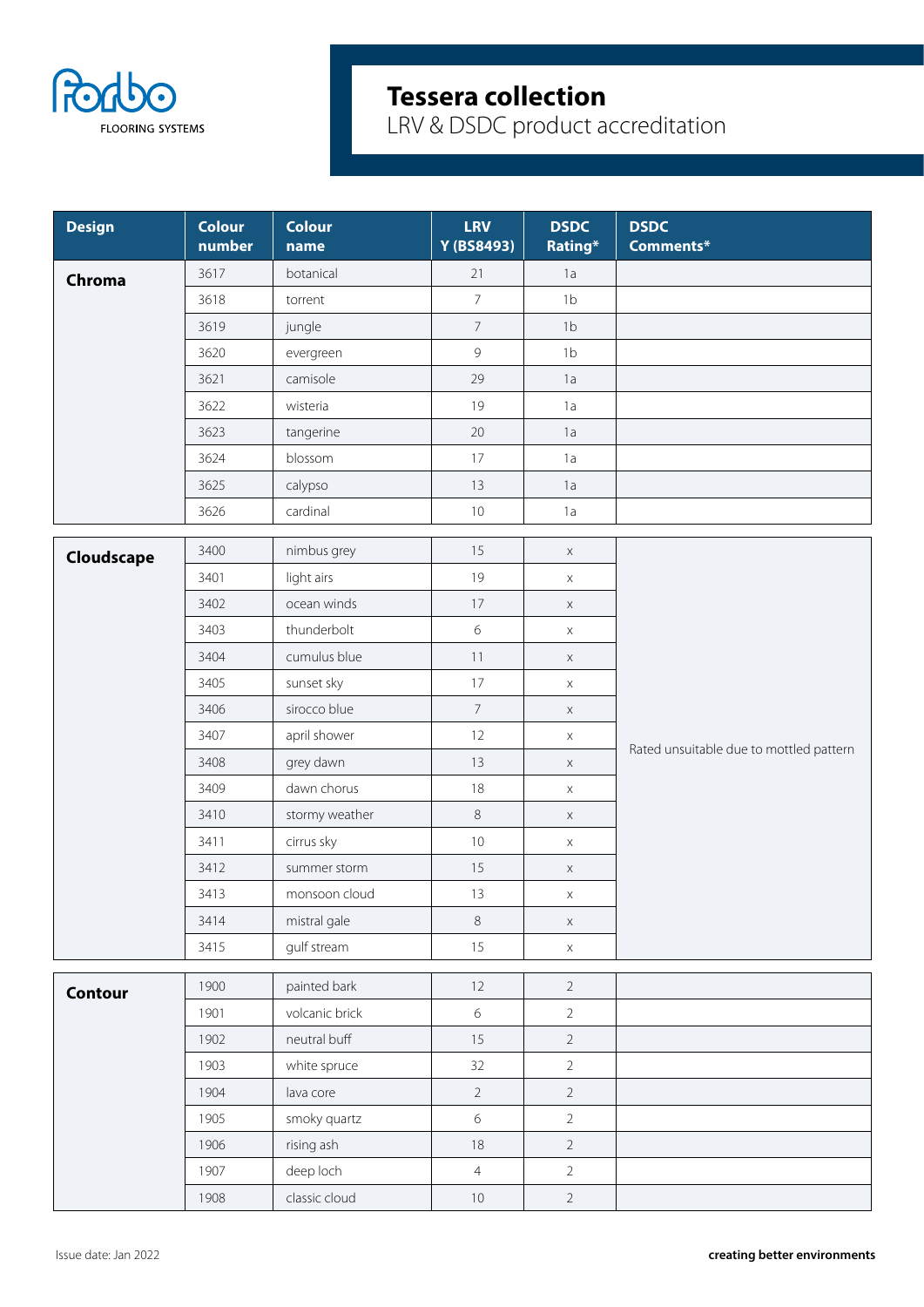

| <b>Design</b>         | <b>Colour</b><br>number | <b>Colour</b><br>name | <b>LRV</b><br>Y (BS8493) | <b>DSDC</b><br>Rating* | <b>DSDC</b><br>Comments*                  |
|-----------------------|-------------------------|-----------------------|--------------------------|------------------------|-------------------------------------------|
| <b>Contour</b>        | 1910                    | morning dew           | 13                       | $\overline{2}$         |                                           |
|                       | 1911                    | himalayan salt        | 14                       | $\overline{2}$         |                                           |
|                       | 1912                    | pastures new          | 16                       | $\overline{2}$         |                                           |
|                       | 1913                    | fresh leaves          | 15                       | $\overline{2}$         |                                           |
| <b>Create space 1</b> | 1800                    | ebonite               | $\mathbf{3}$             | n/a                    |                                           |
|                       | 1801                    | feldspar              | $\overline{7}$           | n/a                    |                                           |
|                       | 1804                    | opal                  | 20                       | n/a                    |                                           |
|                       | 1807                    | tawny                 | 13                       | n/a                    |                                           |
|                       | 1813                    | nickel                | 19                       | n/a                    |                                           |
|                       | 1815                    | hematite              | 5                        | n/a                    |                                           |
|                       | 1816                    | lithium               | 10                       | n/a                    |                                           |
|                       | 1818                    | pearl                 | 19                       | n/a                    |                                           |
|                       | 1819                    | jasper                | 25                       | n/a                    |                                           |
|                       | 1820                    | agate                 | $\,8\,$                  | n/a                    | Awaiting accreditation                    |
|                       | 1821                    | citrine               | 18                       | n/a                    |                                           |
|                       | 1822                    | sunstone              | 19                       | n/a                    |                                           |
|                       | 1823                    | jadeite               | $17\,$                   | n/a                    |                                           |
|                       | 1824                    | kyanite               | $10\,$                   | n/a                    |                                           |
|                       | 1825                    | spinel                | $\,8\,$                  | n/a                    |                                           |
|                       | 1826                    | serpentine            | $\overline{7}$           | n/a                    |                                           |
|                       | 1827                    | lazulite              | 5                        | n/a                    |                                           |
|                       | 1828                    | garnet                | $\,$ 6 $\,$              | n/a                    |                                           |
| <b>Diffusion</b>      | 2000                    | space quest           | $\overline{4}$           | $\mathsf X$            |                                           |
|                       | 2001                    | magnetic flux         | $\,8\,$                  | $\mathsf X$            |                                           |
|                       | 2002                    | paradigm shift        | 19                       | $\mathsf X$            |                                           |
|                       | 2003                    | glacial flow          | $27\,$                   | $\mathsf X$            |                                           |
|                       | 2004                    | pivotal moment        | $\,8\,$                  | $\mathsf X$            |                                           |
|                       | 2005                    | nomadic journey       | $18\,$                   | $\mathsf X$            | Rated unsuitable due to fractured pattern |
|                       | 2006                    | passing place         | $18\,$                   | $\mathsf X$            |                                           |
|                       | 2007                    | perpetual motion      | 34                       | $\mathsf X$            |                                           |
|                       | 2008                    | forest trail          | 13                       | $\mathsf X$            |                                           |
|                       | 2015                    | arctic voyage         | 14                       | $\mathsf X$            |                                           |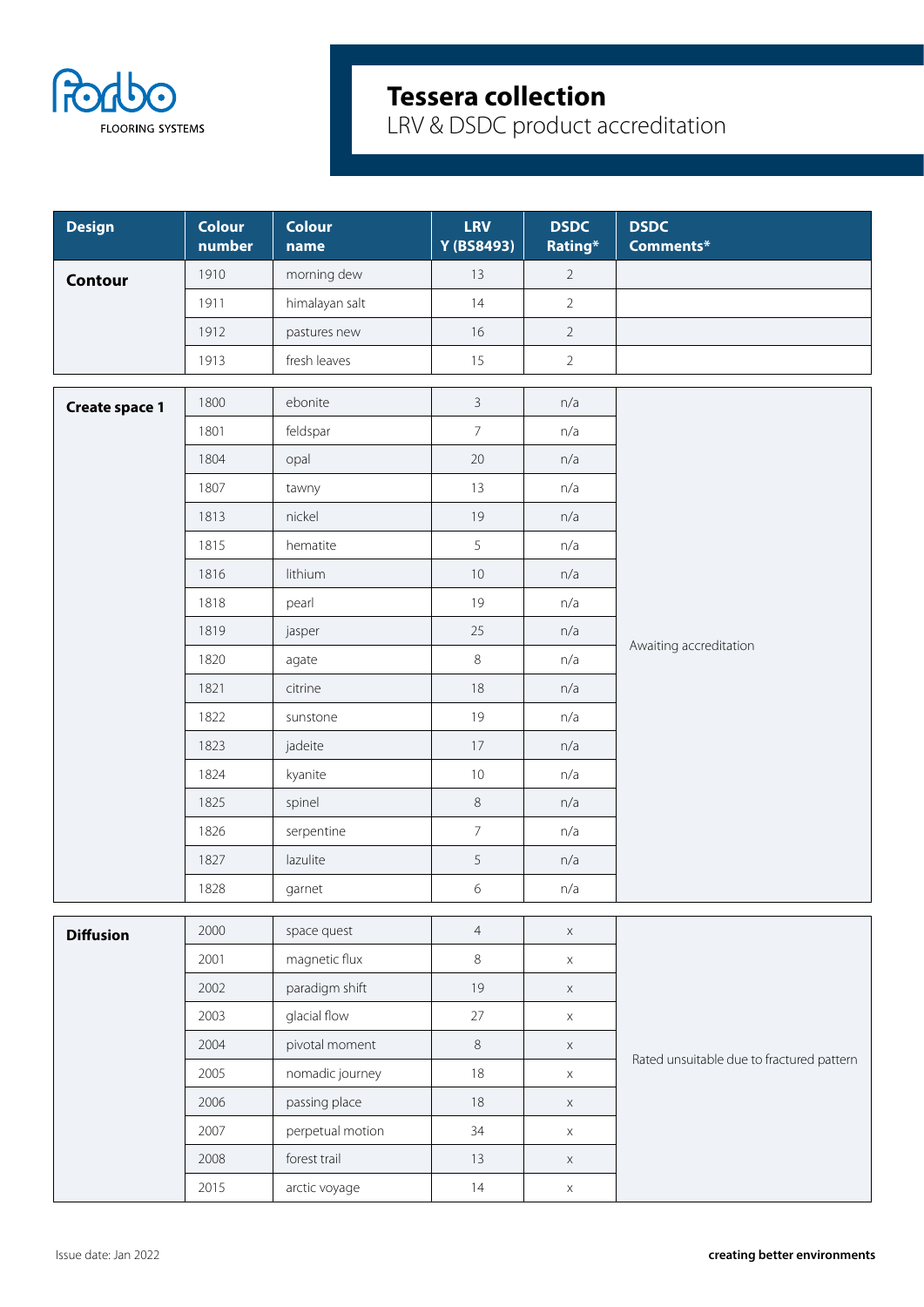

| 3250<br>iceberg<br>27<br>$\mathsf X$<br><b>Earthscape</b><br>3251<br>19<br>moraine<br>$\times$<br>umber<br>3252<br>18<br>$\mathsf X$<br>quake<br>15<br>3253<br>$\mathsf X$<br>basalt<br>14<br>3254<br>$\mathsf X$<br>3255<br>desert<br>17<br>$\mathsf X$<br>Rated unsuitable due to mottled pattern<br>3256<br>10<br>meteor<br>$\mathsf X$<br>3257<br>$10\,$<br>strata<br>$\mathsf X$<br>13<br>3258<br>terrain<br>$\mathsf X$<br>3259<br>fjord<br>18<br>$\mathsf X$<br>3260<br>17<br>savanna<br>$\mathsf X$<br>$\overline{9}$<br>3261<br>oasis<br>$\mathsf X$<br>$\,8\,$<br>870<br>molasses<br>n/a<br><b>Inline</b><br>syllabub<br>25<br>871<br>n/a<br>$\,8\,$<br>872<br>n/a<br>onyx<br>15<br>n/a<br>873<br>tungsten<br>874<br>16<br>n/a<br>tiramisu<br>Design not accredited<br>banoffee<br>20<br>n/a<br>875<br>celestial<br>$\,8\,$<br>876<br>n/a<br>23<br>877<br>mallard<br>n/a<br>878<br>23<br>n/a<br>steam<br>879<br>mellow<br>25<br>n/a<br>watercolour<br>3300<br>15<br>$\mathsf X$<br>In-touch planks<br>3301<br>fresco<br>13<br>$\mathsf X$<br>scribe<br>$10$<br>3302<br>$\mathsf X$<br>calligraphy<br>3303<br>$10$<br>$\mathsf X$<br>3304<br>collage<br>15<br>$\mathsf X$<br>Rated unsuitable<br>3305<br>origami<br>$18\,$<br>$\mathsf X$<br>3306<br>13<br>macrame<br>$\mathsf X$<br>3307<br>crochet<br>14<br>$\mathsf X$<br>3308<br>tapestry<br>12<br>$\mathsf X$ | <b>Design</b> | <b>Colour</b><br>number | <b>Colour</b><br>name | <b>LRV</b><br>Y (BS8493) | <b>DSDC</b><br>Rating* | <b>DSDC</b><br>Comments* |
|-----------------------------------------------------------------------------------------------------------------------------------------------------------------------------------------------------------------------------------------------------------------------------------------------------------------------------------------------------------------------------------------------------------------------------------------------------------------------------------------------------------------------------------------------------------------------------------------------------------------------------------------------------------------------------------------------------------------------------------------------------------------------------------------------------------------------------------------------------------------------------------------------------------------------------------------------------------------------------------------------------------------------------------------------------------------------------------------------------------------------------------------------------------------------------------------------------------------------------------------------------------------------------------------------------------------------------------------------------------------------------|---------------|-------------------------|-----------------------|--------------------------|------------------------|--------------------------|
|                                                                                                                                                                                                                                                                                                                                                                                                                                                                                                                                                                                                                                                                                                                                                                                                                                                                                                                                                                                                                                                                                                                                                                                                                                                                                                                                                                             |               |                         |                       |                          |                        |                          |
|                                                                                                                                                                                                                                                                                                                                                                                                                                                                                                                                                                                                                                                                                                                                                                                                                                                                                                                                                                                                                                                                                                                                                                                                                                                                                                                                                                             |               |                         |                       |                          |                        |                          |
|                                                                                                                                                                                                                                                                                                                                                                                                                                                                                                                                                                                                                                                                                                                                                                                                                                                                                                                                                                                                                                                                                                                                                                                                                                                                                                                                                                             |               |                         |                       |                          |                        |                          |
|                                                                                                                                                                                                                                                                                                                                                                                                                                                                                                                                                                                                                                                                                                                                                                                                                                                                                                                                                                                                                                                                                                                                                                                                                                                                                                                                                                             |               |                         |                       |                          |                        |                          |
|                                                                                                                                                                                                                                                                                                                                                                                                                                                                                                                                                                                                                                                                                                                                                                                                                                                                                                                                                                                                                                                                                                                                                                                                                                                                                                                                                                             |               |                         |                       |                          |                        |                          |
|                                                                                                                                                                                                                                                                                                                                                                                                                                                                                                                                                                                                                                                                                                                                                                                                                                                                                                                                                                                                                                                                                                                                                                                                                                                                                                                                                                             |               |                         |                       |                          |                        |                          |
|                                                                                                                                                                                                                                                                                                                                                                                                                                                                                                                                                                                                                                                                                                                                                                                                                                                                                                                                                                                                                                                                                                                                                                                                                                                                                                                                                                             |               |                         |                       |                          |                        |                          |
|                                                                                                                                                                                                                                                                                                                                                                                                                                                                                                                                                                                                                                                                                                                                                                                                                                                                                                                                                                                                                                                                                                                                                                                                                                                                                                                                                                             |               |                         |                       |                          |                        |                          |
|                                                                                                                                                                                                                                                                                                                                                                                                                                                                                                                                                                                                                                                                                                                                                                                                                                                                                                                                                                                                                                                                                                                                                                                                                                                                                                                                                                             |               |                         |                       |                          |                        |                          |
|                                                                                                                                                                                                                                                                                                                                                                                                                                                                                                                                                                                                                                                                                                                                                                                                                                                                                                                                                                                                                                                                                                                                                                                                                                                                                                                                                                             |               |                         |                       |                          |                        |                          |
|                                                                                                                                                                                                                                                                                                                                                                                                                                                                                                                                                                                                                                                                                                                                                                                                                                                                                                                                                                                                                                                                                                                                                                                                                                                                                                                                                                             |               |                         |                       |                          |                        |                          |
|                                                                                                                                                                                                                                                                                                                                                                                                                                                                                                                                                                                                                                                                                                                                                                                                                                                                                                                                                                                                                                                                                                                                                                                                                                                                                                                                                                             |               |                         |                       |                          |                        |                          |
|                                                                                                                                                                                                                                                                                                                                                                                                                                                                                                                                                                                                                                                                                                                                                                                                                                                                                                                                                                                                                                                                                                                                                                                                                                                                                                                                                                             |               |                         |                       |                          |                        |                          |
|                                                                                                                                                                                                                                                                                                                                                                                                                                                                                                                                                                                                                                                                                                                                                                                                                                                                                                                                                                                                                                                                                                                                                                                                                                                                                                                                                                             |               |                         |                       |                          |                        |                          |
|                                                                                                                                                                                                                                                                                                                                                                                                                                                                                                                                                                                                                                                                                                                                                                                                                                                                                                                                                                                                                                                                                                                                                                                                                                                                                                                                                                             |               |                         |                       |                          |                        |                          |
|                                                                                                                                                                                                                                                                                                                                                                                                                                                                                                                                                                                                                                                                                                                                                                                                                                                                                                                                                                                                                                                                                                                                                                                                                                                                                                                                                                             |               |                         |                       |                          |                        |                          |
|                                                                                                                                                                                                                                                                                                                                                                                                                                                                                                                                                                                                                                                                                                                                                                                                                                                                                                                                                                                                                                                                                                                                                                                                                                                                                                                                                                             |               |                         |                       |                          |                        |                          |
|                                                                                                                                                                                                                                                                                                                                                                                                                                                                                                                                                                                                                                                                                                                                                                                                                                                                                                                                                                                                                                                                                                                                                                                                                                                                                                                                                                             |               |                         |                       |                          |                        |                          |
|                                                                                                                                                                                                                                                                                                                                                                                                                                                                                                                                                                                                                                                                                                                                                                                                                                                                                                                                                                                                                                                                                                                                                                                                                                                                                                                                                                             |               |                         |                       |                          |                        |                          |
|                                                                                                                                                                                                                                                                                                                                                                                                                                                                                                                                                                                                                                                                                                                                                                                                                                                                                                                                                                                                                                                                                                                                                                                                                                                                                                                                                                             |               |                         |                       |                          |                        |                          |
|                                                                                                                                                                                                                                                                                                                                                                                                                                                                                                                                                                                                                                                                                                                                                                                                                                                                                                                                                                                                                                                                                                                                                                                                                                                                                                                                                                             |               |                         |                       |                          |                        |                          |
|                                                                                                                                                                                                                                                                                                                                                                                                                                                                                                                                                                                                                                                                                                                                                                                                                                                                                                                                                                                                                                                                                                                                                                                                                                                                                                                                                                             |               |                         |                       |                          |                        |                          |
|                                                                                                                                                                                                                                                                                                                                                                                                                                                                                                                                                                                                                                                                                                                                                                                                                                                                                                                                                                                                                                                                                                                                                                                                                                                                                                                                                                             |               |                         |                       |                          |                        |                          |
|                                                                                                                                                                                                                                                                                                                                                                                                                                                                                                                                                                                                                                                                                                                                                                                                                                                                                                                                                                                                                                                                                                                                                                                                                                                                                                                                                                             |               |                         |                       |                          |                        |                          |
|                                                                                                                                                                                                                                                                                                                                                                                                                                                                                                                                                                                                                                                                                                                                                                                                                                                                                                                                                                                                                                                                                                                                                                                                                                                                                                                                                                             |               |                         |                       |                          |                        |                          |
|                                                                                                                                                                                                                                                                                                                                                                                                                                                                                                                                                                                                                                                                                                                                                                                                                                                                                                                                                                                                                                                                                                                                                                                                                                                                                                                                                                             |               |                         |                       |                          |                        |                          |
|                                                                                                                                                                                                                                                                                                                                                                                                                                                                                                                                                                                                                                                                                                                                                                                                                                                                                                                                                                                                                                                                                                                                                                                                                                                                                                                                                                             |               |                         |                       |                          |                        |                          |
|                                                                                                                                                                                                                                                                                                                                                                                                                                                                                                                                                                                                                                                                                                                                                                                                                                                                                                                                                                                                                                                                                                                                                                                                                                                                                                                                                                             |               |                         |                       |                          |                        |                          |
|                                                                                                                                                                                                                                                                                                                                                                                                                                                                                                                                                                                                                                                                                                                                                                                                                                                                                                                                                                                                                                                                                                                                                                                                                                                                                                                                                                             |               |                         |                       |                          |                        |                          |
|                                                                                                                                                                                                                                                                                                                                                                                                                                                                                                                                                                                                                                                                                                                                                                                                                                                                                                                                                                                                                                                                                                                                                                                                                                                                                                                                                                             |               |                         |                       |                          |                        |                          |
|                                                                                                                                                                                                                                                                                                                                                                                                                                                                                                                                                                                                                                                                                                                                                                                                                                                                                                                                                                                                                                                                                                                                                                                                                                                                                                                                                                             |               |                         |                       |                          |                        |                          |
| embroidery<br>3309<br>$13$<br>$\mathsf X$                                                                                                                                                                                                                                                                                                                                                                                                                                                                                                                                                                                                                                                                                                                                                                                                                                                                                                                                                                                                                                                                                                                                                                                                                                                                                                                                   |               |                         |                       |                          |                        |                          |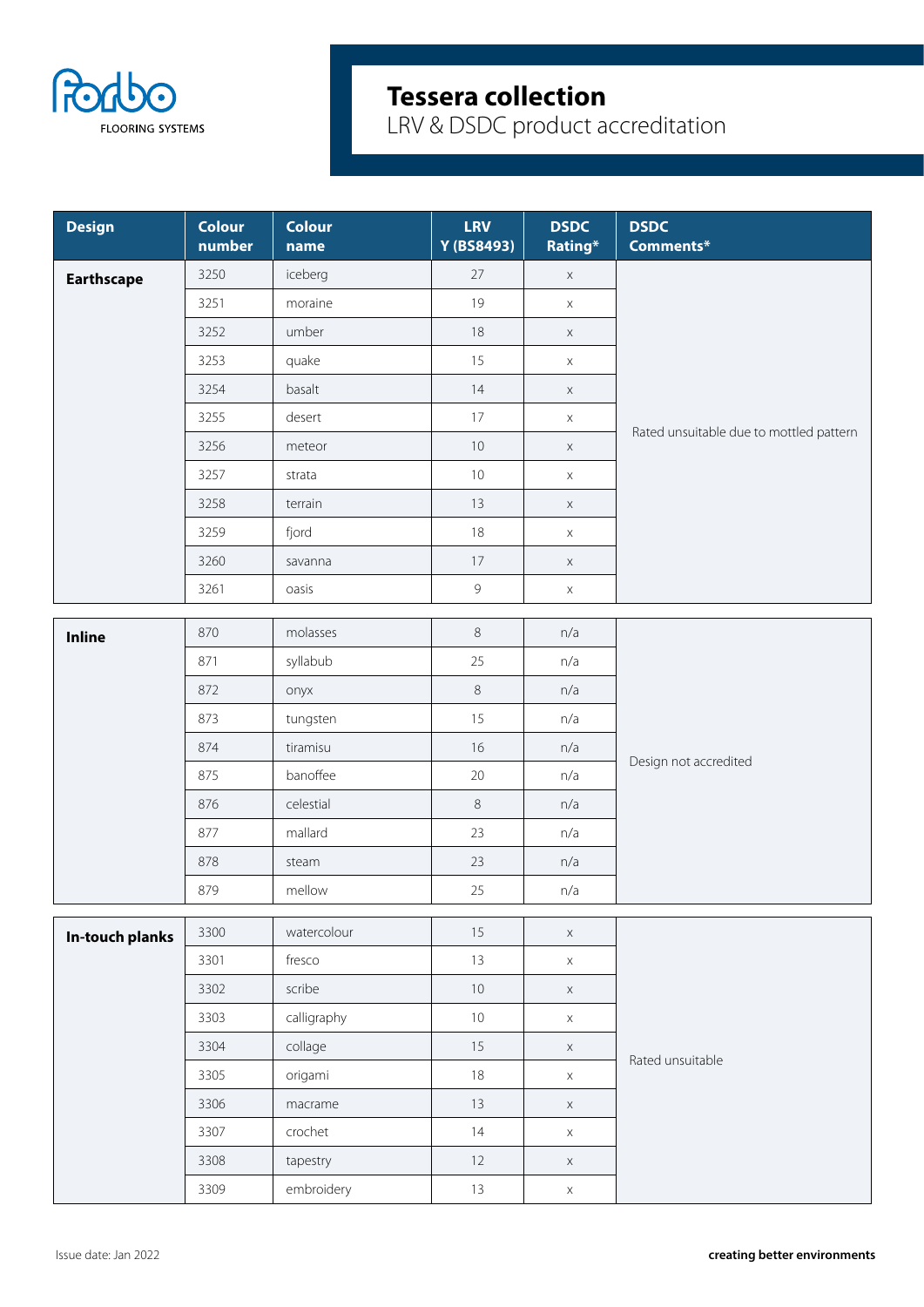

| <b>Design</b>       | <b>Colour</b><br>number | <b>Colour</b><br>name | <b>LRV</b><br>Y (BS8493) | <b>DSDC</b><br>Rating* | <b>DSDC</b><br>Comments* |
|---------------------|-------------------------|-----------------------|--------------------------|------------------------|--------------------------|
| <b>Layout tiles</b> | 2100/2100PL             | mono                  | $\overline{4}$           | 1a                     |                          |
| & planks            | 2101                    | graphine              | 5                        | 1a                     |                          |
|                     | 2102                    | brownie               | $\,8\,$                  | 1 <sub>b</sub>         |                          |
|                     | 2103/2103PL             | balsamic              | 13                       | 1a                     |                          |
|                     | 2104/2104PL             | alloy                 | $\mathsf 9$              | 1 <sub>b</sub>         |                          |
|                     | 2105                    | aniseed               | $\overline{9}$           | 1a                     |                          |
|                     | 2106                    | humbug                | 14                       | 1 <sub>b</sub>         |                          |
|                     | 2107/2107PL             | brulee                | $\overline{7}$           | 1 <sub>b</sub>         |                          |
|                     | 2108/2108PL             | calcium               | 13                       | 1 <sub>b</sub>         |                          |
|                     | 2109                    | shard                 | 17                       | 1 <sub>b</sub>         |                          |
|                     | 2110                    | fudge                 | 21                       | 1b                     |                          |
|                     | 2111                    | gherkin               | 14                       | 1 <sub>b</sub>         |                          |
|                     | 2112/2112PL             | frosting              | 28                       | 1a                     |                          |
|                     | 2113                    | nougat                | 22                       | 1 <sub>b</sub>         |                          |
|                     | 2114                    | powder                | 24                       | 1 <sub>b</sub>         |                          |
|                     | 2115                    | sherbet               | 27                       | 1 <sub>b</sub>         |                          |
|                     | 2116                    | kryptonine            | $\overline{9}$           | 1 <sub>b</sub>         |                          |
|                     | 2117                    | surf                  | $\overline{7}$           | 1a                     |                          |
|                     | 2118/2118PL             | oceanis               | 5                        | 1a                     |                          |
|                     | 2119/2119PL             | maraschino            | $\overline{7}$           | 1a                     |                          |
|                     | 2120/2120PL             | apple                 | $20\,$                   | 1 <sub>b</sub>         |                          |
|                     | 2121                    | bubble                | 14                       | 1 <sub>b</sub>         |                          |
|                     | 2122/2122PL             | drench                | 7 <sup>7</sup>           | 1 <sub>b</sub>         |                          |
|                     | 2123/2123PL             | candy                 | 23                       | 1 <sub>b</sub>         |                          |
|                     | 2124                    | pinacolada            | $20\,$                   | 1 <sub>b</sub>         |                          |
|                     | 2125                    | tonic                 | 15                       | 1 <sub>b</sub>         |                          |
|                     | 2126                    | purplexed             | $\,8\,$                  | 1 <sub>b</sub>         |                          |
|                     | 2127                    | flambe                | 13                       | 1a                     |                          |
|                     | 2128                    | custard               | 31                       | 1a                     |                          |
|                     | 2129/2129PL             | menthe                | 16                       | 1 <sub>b</sub>         |                          |
|                     | 2130/2130PL             | icepop                | 12                       | 1a                     |                          |
|                     | 2131/2131PL             | mango                 | 18                       | 1 <sub>b</sub>         |                          |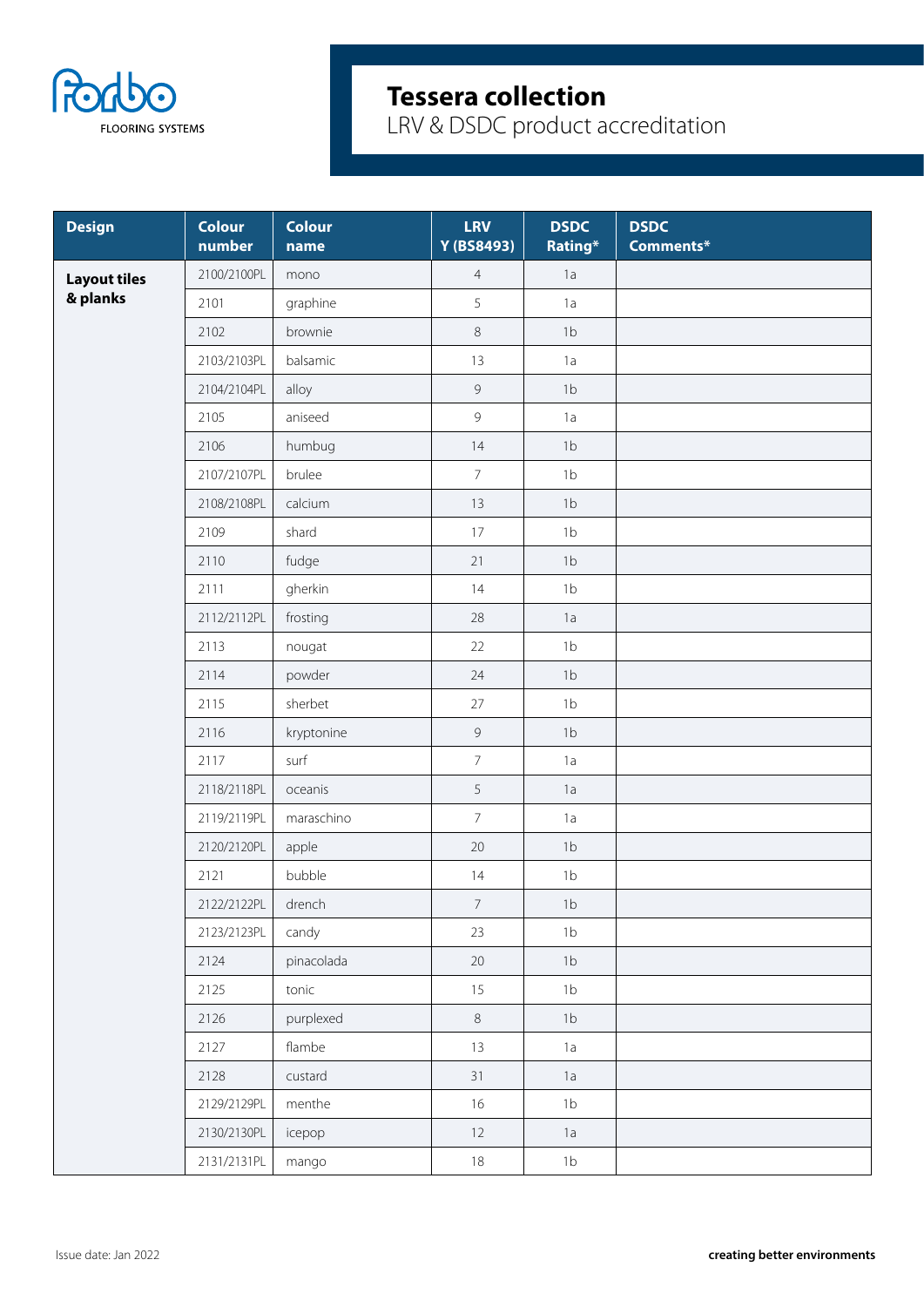

| <b>Design</b>        | <b>Colour</b><br>number | <b>Colour</b><br>name | <b>LRV</b><br>Y (BS8493) | <b>DSDC</b><br>Rating* | <b>DSDC</b><br>Comments*        |
|----------------------|-------------------------|-----------------------|--------------------------|------------------------|---------------------------------|
| <b>Mix</b>           | 952                     | bone                  | 12                       | n/a                    |                                 |
|                      | 953                     | canyon                | $\overline{9}$           | n/a                    |                                 |
|                      | 954                     | woodash               | $\overline{7}$           | n/a                    |                                 |
|                      | 955                     | grit                  | 6                        | n/a                    |                                 |
|                      | 958                     | lazuli                | 5                        | n/a                    |                                 |
|                      | 960                     | iron                  | $10\,$                   | n/a                    |                                 |
|                      | 961                     | gravel                | $10\,$                   | n/a                    |                                 |
|                      | 963                     | obsidian              | $\mathbf{3}$             | n/a                    | Design not accredited           |
|                      | 964                     | stone                 | $\mathcal{G}$            | n/a                    |                                 |
|                      | 965                     | ruby                  | $\overline{4}$           | n/a                    |                                 |
|                      | 966                     | sahara                | 6                        | n/a                    |                                 |
|                      | 967                     | husk                  | 9                        | n/a                    |                                 |
|                      | 968                     | amethyst              | $\overline{4}$           | n/a                    |                                 |
|                      | 969                     | glacier               | $\overline{7}$           | n/a                    |                                 |
|                      | 970                     | jade                  | $\overline{7}$           | n/a                    |                                 |
|                      |                         |                       |                          |                        |                                 |
| <b>Nexus</b>         | 3500                    | agenda                | 21                       | $\mathsf X$            |                                 |
|                      | 3501                    | milestone             | 13                       | $\mathsf X$            |                                 |
|                      | 3502                    | co-lab                | 9                        | $\mathsf X$            |                                 |
|                      | 3503                    | engage                | 19                       | $\mathsf X$            | Rated unsuitable due to         |
|                      | 3504                    | review                | 12                       | $\mathsf X$            | fragmented pattern              |
|                      | 3505                    | refresh               | $\overline{7}$           | $\mathsf X$            |                                 |
|                      | 3506                    | feedback              | $11$                     | $\mathsf X$            |                                 |
|                      | 3507                    | share                 | 12                       | $\mathsf X$            |                                 |
|                      | 3508                    | groupchat             | $\overline{7}$           | $\mathsf X$            |                                 |
| <b>Outline tiles</b> | 3100/3100PL             | plasmatron            | $\boldsymbol{6}$         | $\mathsf X$            |                                 |
| & planks             | 3101/3101PL             | colabottle            | 9                        | $\mathsf X$            |                                 |
|                      | 3102/3102PL             | soda                  | 21                       | $\mathsf X$            |                                 |
|                      | 3103                    | ripple                | $10$                     | $\mathsf X$            |                                 |
|                      | 3104                    | souffle               | 17                       | $\mathsf X$            | Rated unsuitable due to stripes |
|                      | 3105                    | macaroon              | 17                       | $\mathsf X$            |                                 |
|                      | 3106                    | fruitsalad            | 14                       | $\mathsf X$            |                                 |
|                      | 3107/3107PL             | bubblegum             | 6                        | X                      |                                 |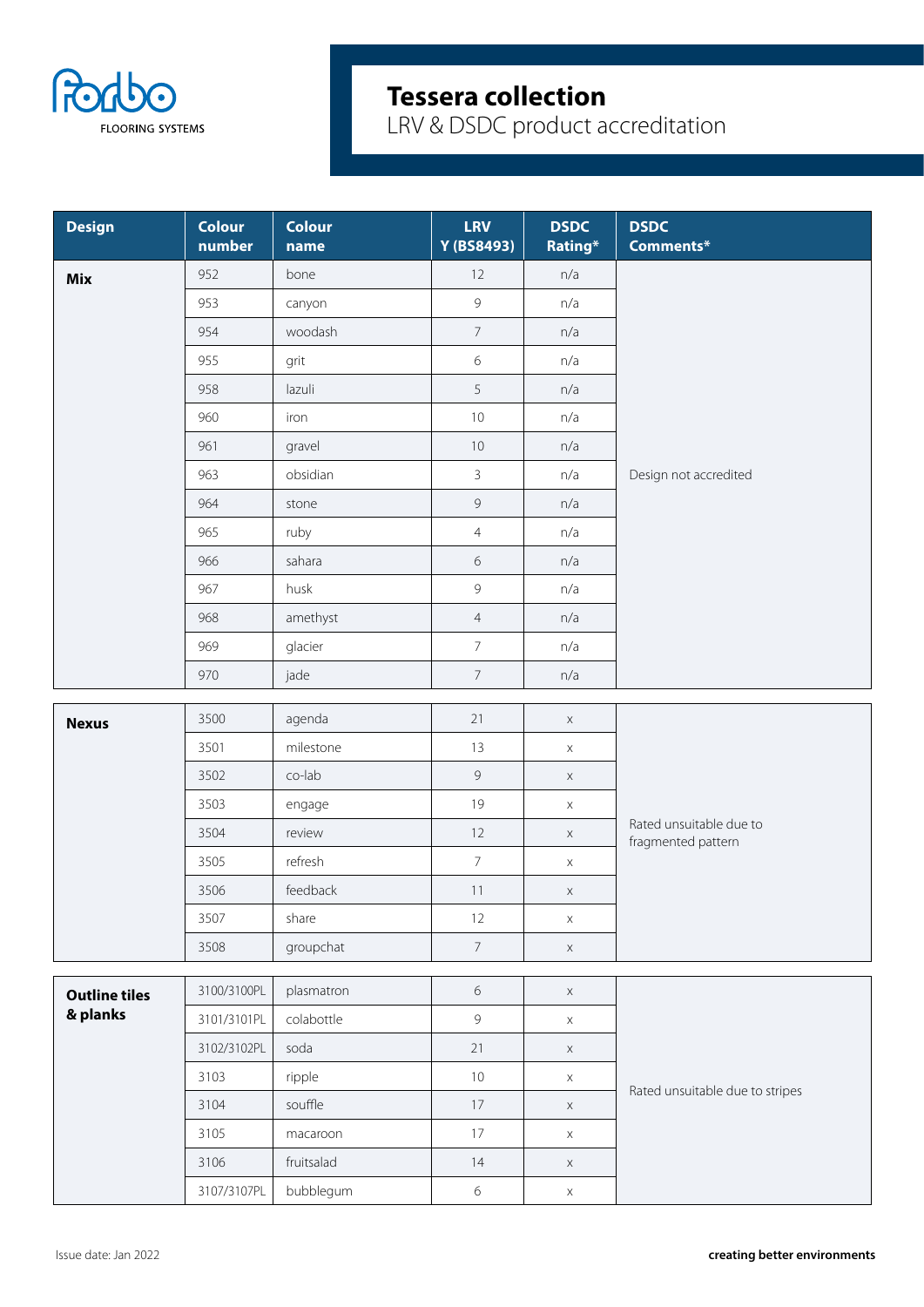

| <b>Design</b>      | <b>Colour</b><br>number | <b>Colour</b><br>name | <b>LRV</b><br>Y (BS8493) | <b>DSDC</b><br>Rating* | <b>DSDC</b><br>Comments*                                                                                                                                                                                                                                                                                                                                                                                                                                                                                                                         |
|--------------------|-------------------------|-----------------------|--------------------------|------------------------|--------------------------------------------------------------------------------------------------------------------------------------------------------------------------------------------------------------------------------------------------------------------------------------------------------------------------------------------------------------------------------------------------------------------------------------------------------------------------------------------------------------------------------------------------|
| <b>Perspective</b> | 3900                    | sensory               | 9                        | n/a                    | Rated 2 due to criss cross pattern as                                                                                                                                                                                                                                                                                                                                                                                                                                                                                                            |
|                    | 3901                    | esprit                | 14                       | n/a                    | contrast is noticeable in this colourway.                                                                                                                                                                                                                                                                                                                                                                                                                                                                                                        |
|                    | 3902                    | fantasy               | $\overline{2}$           | n/a                    | Rated 2 due to prominent criss-cross<br>pattern created with contrasting lighter<br>tone on dark background. Note: Use with<br>caution due to low LRV which can be<br>perceived as a hole or something to be<br>avoided by some people with dementia.<br>This can cause hesitation which can<br>result in trips & falls. Furthermore, it can<br>be challenging to work with very low<br>LRVs to ensure abutting floor finishes are<br>within 10 LRV. For example, bedroom<br>to ensuite transition or corridor to<br>communal toilet transition. |
|                    | 3903                    | illusion              | 5                        | n/a                    | Rated 2 due to criss cross pattern as<br>contrast is noticeable in this colourway.<br>Note: Use with caution due to low LRV                                                                                                                                                                                                                                                                                                                                                                                                                      |
|                    | 3904                    | mirage                | 15                       | n/a                    | Rated 2 due to criss cross pattern as<br>contrast is noticeable in this colourway.                                                                                                                                                                                                                                                                                                                                                                                                                                                               |
|                    | 3905                    | ethereal              | 16                       | n/a                    |                                                                                                                                                                                                                                                                                                                                                                                                                                                                                                                                                  |
|                    | 3906                    | lyrical               | 8                        | n/a                    |                                                                                                                                                                                                                                                                                                                                                                                                                                                                                                                                                  |
|                    | 3907                    | melodious             | 11                       | n/a                    |                                                                                                                                                                                                                                                                                                                                                                                                                                                                                                                                                  |
|                    | 3908                    | vivacious             | 6                        | n/a                    | Rated unsuitable due to contrasting<br>colour against dark background resulting<br>in a very strong criss-cross pattern<br>which could potentially be visually<br>overstimulating for some people with<br>dementia.                                                                                                                                                                                                                                                                                                                              |
|                    | 3909                    | aura                  | 12                       | n/a                    | Rated 2 due to criss cross pattern as<br>contrast is noticeable in this colourway.                                                                                                                                                                                                                                                                                                                                                                                                                                                               |
|                    | 3910                    | rhapsody              | $\overline{4}$           | n/a                    | Rated 2 due to criss cross pattern as<br>contrast is noticeable in this colourway.<br>Note: Use with caution due to low LRV                                                                                                                                                                                                                                                                                                                                                                                                                      |
|                    | 3911                    | zestful               | 8                        | n/a                    | Rated 2 due to criss cross pattern as<br>contrast is noticeable in this colourway.                                                                                                                                                                                                                                                                                                                                                                                                                                                               |
|                    | 3912                    | mystique              | $\overline{4}$           | n/a                    | Rated 2 due to criss cross pattern as                                                                                                                                                                                                                                                                                                                                                                                                                                                                                                            |
|                    | 3913                    | iridescent            | 3                        | n/a                    | contrast is noticeable in this colourway.<br>Note: Use with caution due to low LRV                                                                                                                                                                                                                                                                                                                                                                                                                                                               |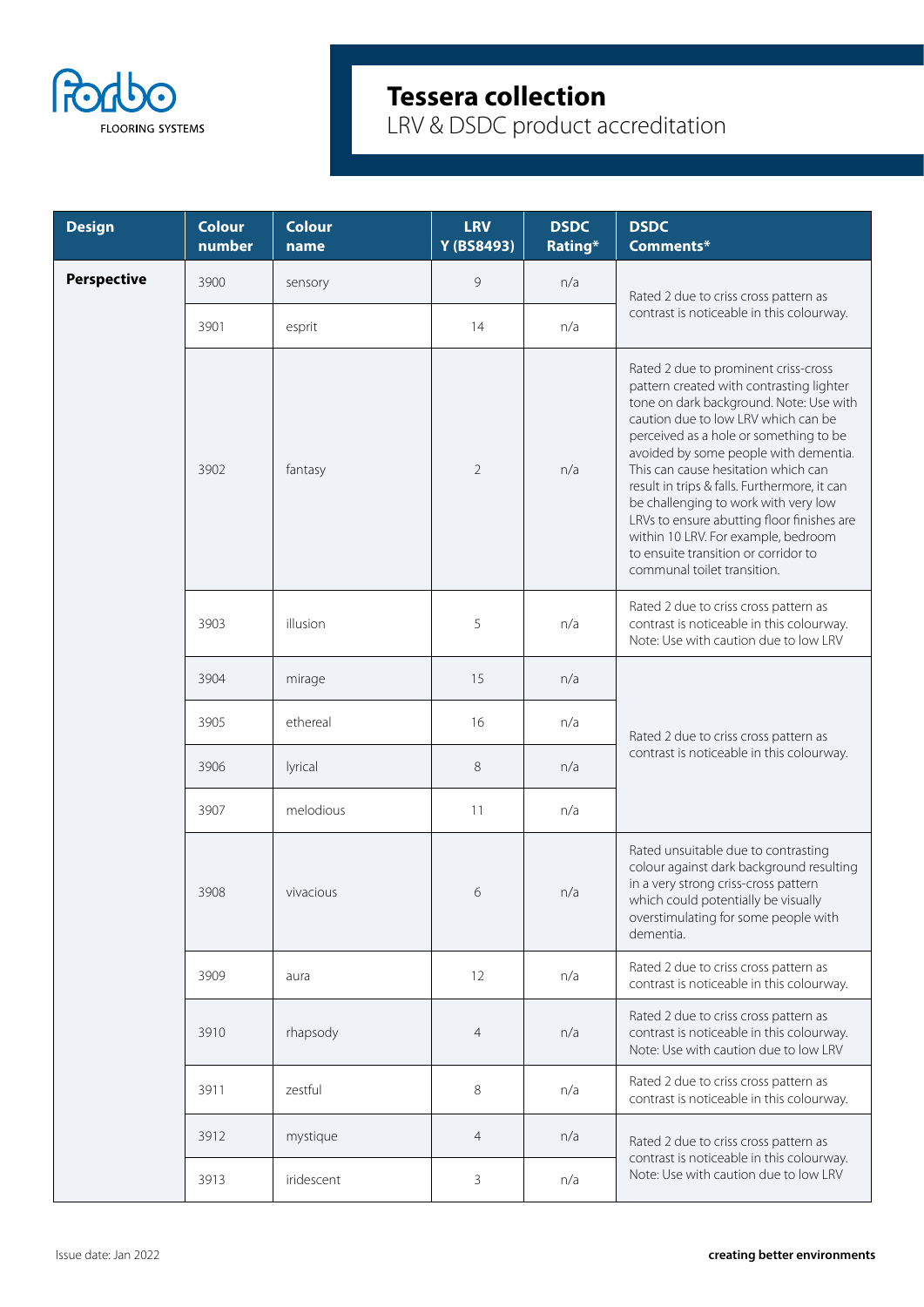

| <b>Design</b>          | <b>Colour</b><br>number | <b>Colour</b><br>name | <b>LRV</b><br>Y (BS8493) | <b>DSDC</b><br>Rating* | <b>DSDC</b><br>Comments* |
|------------------------|-------------------------|-----------------------|--------------------------|------------------------|--------------------------|
| <b>Seagrass planks</b> | 3200                    | white                 | 32                       | $2^{\circ}$            |                          |
|                        | 3201                    | indigo                | $10$                     | $\mathsf X$            |                          |
|                        | 3202                    | black                 | $\,8\,$                  | $\mathsf X$            |                          |
|                        | 3203                    | oyster                | $20\,$                   | $\overline{2}$         |                          |
|                        | 3220                    | silver                | 18                       | $\overline{2}$         |                          |
|                        | 3221                    | pewter                | 12                       | $\overline{2}$         | Rated unsuitable         |
|                        | 3222                    | weathered             | 13                       | $\overline{2}$         |                          |
|                        | 3223                    | sandstone             | 18                       | $\overline{2}$         |                          |
|                        | 3224                    | dandelion             | 20                       | $2\overline{ }$        |                          |
|                        | 3225                    | meadow                | 13                       | $\overline{2}$         |                          |
|                        | 3226                    | aqua                  | 14                       | $\overline{2}$         |                          |
|                        | 3227                    | teal                  | 10                       | $\mathsf X$            |                          |
| <b>Struktur 1</b>      | 3700                    | måne                  | 19                       | n/a                    |                          |
|                        | 3701                    | sten                  | 17                       | n/a                    |                          |
|                        | 3702                    | korn                  | 25                       | n/a                    |                          |
|                        | 3703                    | grå                   | 11                       | n/a                    |                          |
|                        | 3704                    | malm                  | 11                       | n/a                    | Design not accredited    |
|                        | 3705                    | kaffe                 | 19                       | n/a                    |                          |
|                        | 3706                    | svart                 | $\overline{7}$           | n/a                    |                          |
|                        | 3707                    | järn                  | $\,8\,$                  | n/a                    |                          |
|                        | 3708                    | brun                  | $\,8\,$                  | n/a                    |                          |
|                        | 3709                    | gul                   | 27                       | n/a                    |                          |
|                        | 3710                    | rosa                  | 21                       | n/a                    |                          |
|                        | 3711                    | mossa                 | 19                       | n/a                    |                          |
|                        | 3712                    | flamma                | $20\,$                   | n/a                    |                          |
|                        | 3713                    | lila                  | 10                       | n/a                    | Awaiting accreditation   |
|                        | 3714                    | grön                  | $\,8\,$                  | n/a                    |                          |
|                        | 3715                    | rost                  | $\overline{9}$           | n/a                    |                          |
|                        | 3716                    | blå                   | $\sqrt{6}$               | n/a                    |                          |
|                        | 3717                    | påfågel               | $\,$ 6 $\,$              | n/a                    |                          |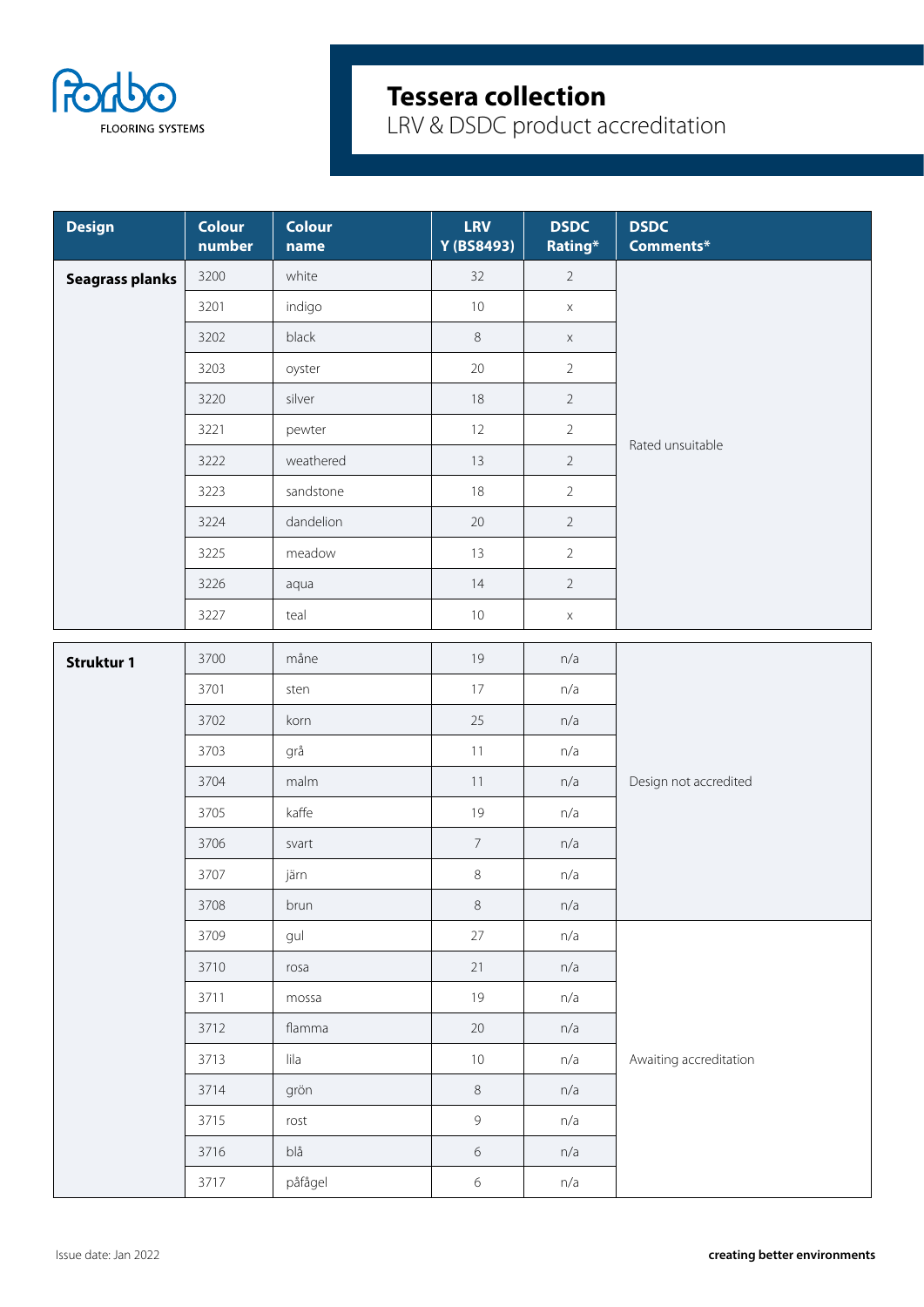

| <b>Design</b> | <b>Colour</b><br>number | <b>Colour</b><br>name | <b>LRV</b><br>Y (BS8493) | <b>DSDC</b><br>Rating* | <b>DSDC</b><br>Comments* |
|---------------|-------------------------|-----------------------|--------------------------|------------------------|--------------------------|
| <b>Teviot</b> | 4376                    | mercury               | 21                       | $\mathsf X$            |                          |
|               | 4379                    | suede                 | 18                       | $\mathsf X$            |                          |
|               | 4207                    | ecru                  | $20\,$                   | $\mathsf X$            |                          |
|               | 4211                    | sandy                 | 27                       | $\mathsf X$            |                          |
|               | 4358                    | light grey            | 16                       | $\mathsf X$            |                          |
|               | 4372                    | seal                  | 14                       | $\mathsf X$            |                          |
|               | 4206                    | olea                  | 17                       | $\mathsf X$            |                          |
|               | 4368                    | beige                 | 22                       | $\mathsf X$            |                          |
|               | 4357                    | mid grey              | 11                       | $\mathsf X$            |                          |
|               | 4208                    | dusk                  | $10\,$                   | $\mathsf X$            |                          |
|               | 4203                    | cobblestone           | $\overline{9}$           | $\mathsf X$            |                          |
|               | 4378                    | malt                  | 16                       | $\mathsf X$            |                          |
|               | 4354                    | dark grey             | $\,8\,$                  | $\mathsf X$            |                          |
|               | 4351                    | jet                   | $\overline{7}$           | $\mathsf X$            |                          |
|               | 4364                    | brown                 | $10\,$                   | $\mathsf X$            |                          |
|               | 4384                    | sable                 | $\overline{9}$           | $\mathsf X$            |                          |
|               | 4385                    | neptune               | 14                       | $\mathsf X$            | Awaiting accreditation   |
|               | 4388                    | meadow                | 17                       | $\mathsf X$            |                          |
|               | 4386                    | foliage               | $\overline{7}$           | $\mathsf X$            |                          |
|               | 4204                    | blue moon             | 14                       | $\mathsf X$            |                          |
|               | 4202                    | buttercup             | 27                       | $\mathsf X$            |                          |
|               | 4201                    | sage                  | 16                       | $\mathsf X$            |                          |
|               | 4356                    | mid blue              | 11                       | $\mathsf X$            |                          |
|               | 4123                    | midnight blue         | 11                       | $\mathsf X$            |                          |
|               | 4209                    | clementine            | 17                       | $\mathsf X$            |                          |
|               | 4127                    | deep ocean            | $\,8\,$                  | $\mathsf X$            |                          |
|               | 4380                    | blackcurrant          | 11                       | $\mathsf X$            |                          |
|               | 4210                    | Cerise                | 15                       | $\mathsf X$            |                          |
|               | 4132                    | arctic green          | $\overline{7}$           | $\mathsf X$            |                          |
|               | 4352                    | navy                  | 5                        | $\mathsf X$            |                          |
|               | 4122                    | night sky             | $6\,$                    | $\mathsf X$            |                          |
|               | 4205                    | chilli                | 7 <sup>7</sup>           | $\mathsf X$            |                          |